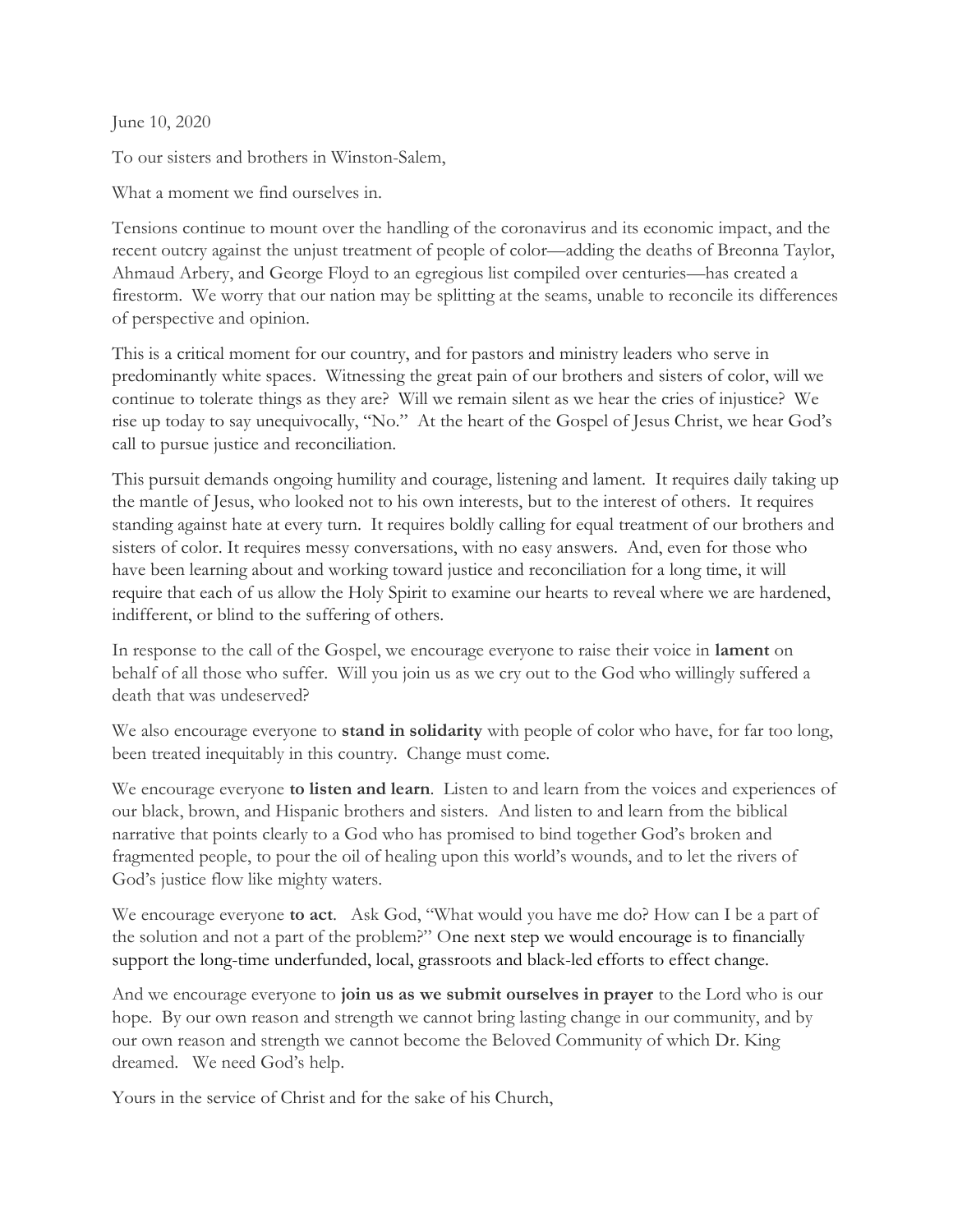Rev. Dr. Peter Barnes Senior Pastor First Presbyterian Church

Rev. Greg Basch Campus Pastor Elevation Church, WS

Rev. David Beaty Pastor River Oaks Community Church

Rev. Andrew Boyd Area Director, Greater Forsyth County Young Life

Rev. Dr. Steve Corts Lead Pastor Center Grove Church

Rev. Matt Farabow Senior Pastor Ardmore United Methodist Church

Rev. Dr. Randy Harris Pastor Highland Presbyterian Church

Rev. Giorgio Hiatt Senior Pastor Redeemer Presbyterian Church

Rev. Emily Hull McGee Pastor First Baptist on Fifth

Rev. Mark Key Senior Pastor Mt. Tabor United Methodist Church

Rev. Dr. P. Glenn Kinken, III Senior Minister Centenary United Methodist Church

The Rev. D. Dixon Kinser Rector St. Paul's Episcopal Church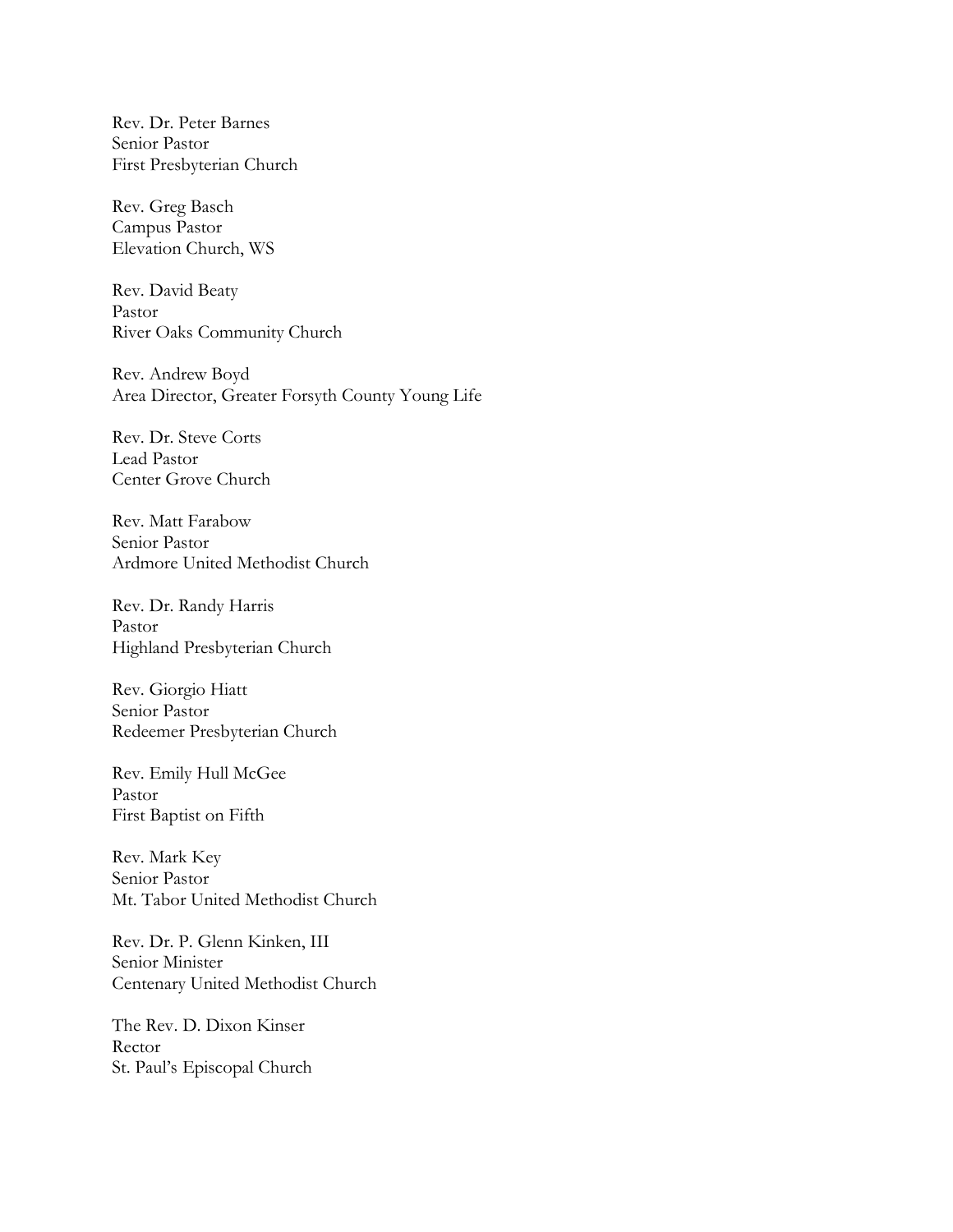Rev. Gary McGhee Lead Pastor Restoration Community Church

Rev. Ben Milner Senior Pastor Salem Presbyterian Church

Rev. Johnny Pereira Senior Pastor Salem Chapel

Rev. Matt Peterson Lead Pastor Awake Church

Dr. Mike and Darla Rakes Co-pastors Winston-Salem First

The Rt. Rev. Lane Sapp Senior Pastor Calvary Moravian Church

Rev. Dr. Bob Setzer, Jr. Pastor Knollwood Baptist Church

Rev. David Speakman Senior Pastor Hope Presbyterian Church

Rev. Chuck Spong Executive Director Love Out Loud

Rev. Tyler Tankersley Senior Pastor Ardmore Baptist Church

Rev. Virginia Hege Tobiassen Pastor Home Moravian Church

The Rev. Ginny Wilder Rector St. Anne's Episcopal Church